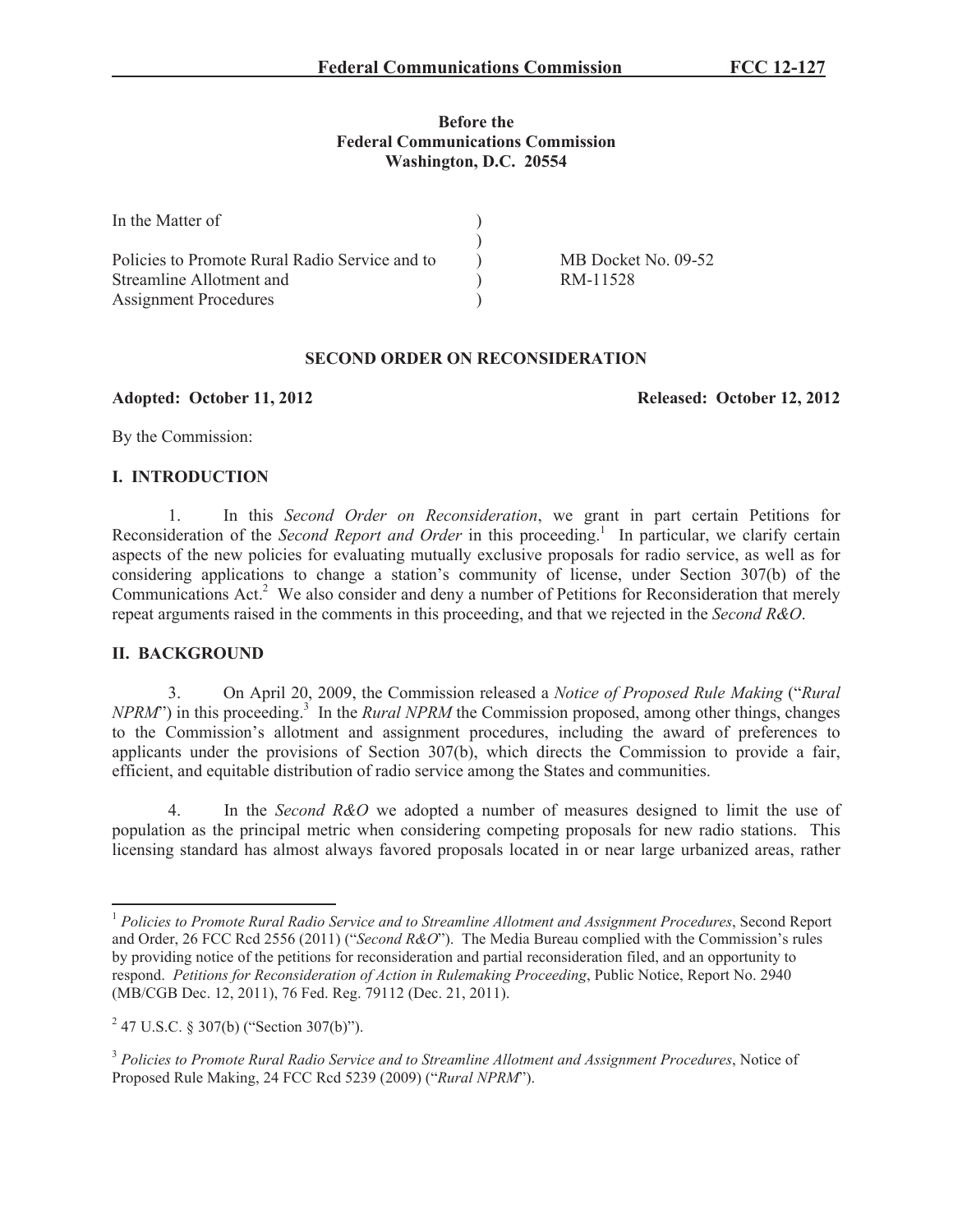than those located in rural areas and smaller communities, which are typically less well served.<sup>4</sup> As we noted in the *Rural NPRM*, a disproportionate number of new AM stations were being awarded based on dispositive Section 307(b) preferences rather than through competitive bidding.<sup>5</sup> Moreover, these dispositive preferences were often being awarded for service at communities or to populations located in or very near large urbanized areas.<sup>6</sup> In the *Second R&O*, we adopted procedures to limit dispositive Section 307(b) preferences for new AM construction permits, as well as new FM allotments, in already well-served urbanized areas.<sup>7</sup>

5. We also, in the *Second R&O*, adopted procedures to forestall the movement of radio service from rural areas to more urban areas absent a compelling showing of need.<sup>8</sup> Among these procedures was an urbanized area service presumption ("UASP"), under which a proposal for new or relocated radio service that would constitute the first local transmission service at a specified community is presumed to be a proposal to serve an entire urbanized area if the community is located within the urbanized area, or if the proposal would place, or could be modified to place, a daytime principal community signal over 50 percent or more of the urbanized area.<sup>9</sup> The UASP can be rebutted by a compelling showing (1) that the specified community is truly independent of the urbanized area, (2) that the community has a specific need for an outlet for local expression separate from the urbanized area and (3) that the proposed station is able to provide that outlet.<sup>10</sup> The basis for such a rebuttal showing is the longstanding test first set forth in *Faye and Richard Tuck*,<sup>11</sup> although we noted that some of the *Tuck* factors indicating independence of the proposed community from the larger urbanized area have become outmoded and should be de-emphasized in analyzing rebuttal showings.<sup>12</sup> The UASP applies to applications for new AM stations, proposals for new FM allotments, and applications to change a station's community of license, and it applies differently according to the situation presented.<sup>13</sup>

6. We also limited the circumstances under which a mutually exclusive applicant for a new AM station may receive a dispositive Section 307(b) preference under Priority (4), other public interest matters.<sup>14</sup> In the context of proposals for new FM allotments, raw reception population totals – of whatever magnitude – will receive less weight under our new approach than other legitimate servicebased considerations, especially service to underserved populations.<sup>15</sup> As for applications to change a

6 *Id*.

7 *Second R&O*, 26 FCC Rcd at 2572-76.

8 *Id*. at 2576-77.

9 *Id*. at 2572-73.

 $10 \,$ *Id.* 

<sup>11</sup> Memorandum Opinion and Order, 3 FCC Rcd 5374, 5376 (1988) ("*Tuck*").

<sup>14</sup> *Id*. at 2573-74.

<sup>15</sup> *Id*. at 2576.

<sup>4</sup> *See generally Second R&O*, 26 FCC Rcd at 2563-78.

<sup>5</sup> *Rural NPRM*, 24 FCC Rcd at 5242-44.

<sup>12</sup> *Second R&O*, 26 FCC Rcd at 2573.

<sup>13</sup> *Id*. at 2572-73, 2575-77.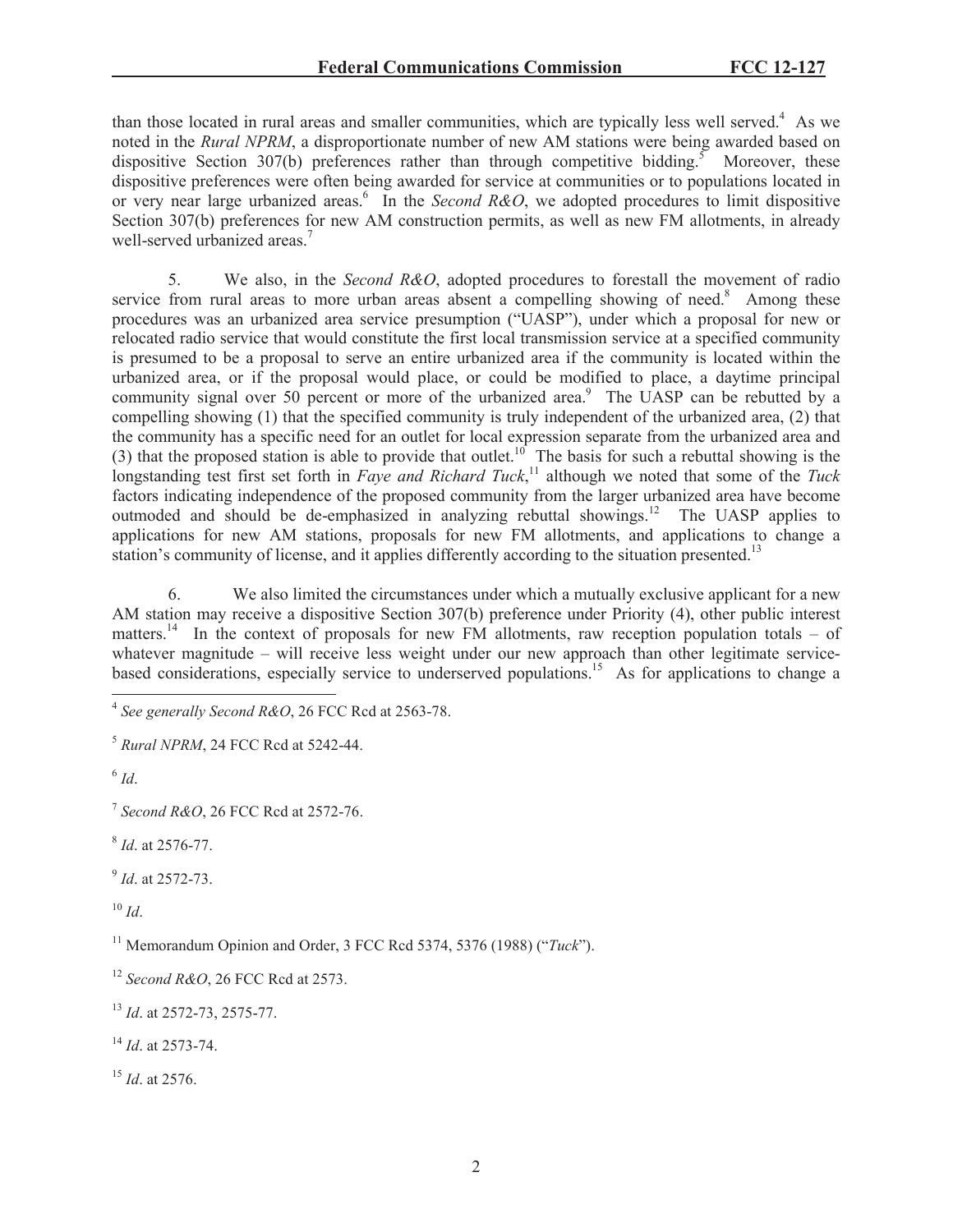station's community of license, in addition to applying the UASP to such applications, we mandated greater transparency in applicants' Section  $307(b)$  showings.<sup>16</sup> Specifically, we required applicants to submit more detailed showings demonstrating the populations gaining and losing radio service, and the numbers of services those populations receive before and after the proposed move.<sup>17</sup> We also introduced other criteria to proposed community of license changes, for example, strongly disfavoring any change that would result in the net loss of third, fourth, or fifth reception service to more than 15 percent of the population in the station's current protected contour, or loss of a second local transmission service to a community with a population of  $7,500$  or greater.<sup>18</sup> With two exceptions, we stated that the new procedures would apply to all applications or proposals pending at the time we adopted the *Second R&O*. 19

### **III. DISCUSSION**

7. Of the six Petitions for Reconsideration or Partial Reconsideration ("Petitions") filed, most repeated points from the comments filed in this proceeding that were considered and rejected in the Second R&O. For the reasons set forth below, we deny these Petitions.<sup>20</sup> However, we will address a number of requests for clarification of certain issues. Specifically, we address a request for clarification of our methodology for calculating reception service in Section 307(b) analyses under Priority (4), other public interest matters, submitted by the Radio One Parties. Additionally, we discuss the Radio One

<sup>17</sup> *Id*.

<sup>18</sup> *Id*.

<sup>19</sup> *Id.* at 2575-76. We stated that the new procedures for deciding among mutually exclusive AM applications would not apply to those applications filed during the 2004 AM Auction 84 filing window, and would not apply to any non-final FM allotment proceeding, including "hybrid" coordinated application/allotment proceedings, in which the Commission has modified a radio station license or granted a construction permit. *Id*.

<sup>20</sup> Specifically, we deny the "Petition for Reconsideration & Comments Regarding the Following Matter" filed April 21, 2011, by Anthony V. Bono, Friendship Broadcasting, LLC ("Friendship Petition"); the Petition for Partial Reconsideration filed May 6, 2011, by William B. Clay ("Clay") ("Clay Petition"); the Petition for Partial Reconsideration filed May 6, 2011, by M&M Broadcasters, Ltd. ("M&M Petition"); and the Petition for Reconsideration filed May 6, 2011, by Educational Media Foundation and the Kent Frandsen Radio Companies ("EMF/Frandsen Petition"). We deny in part and grant in part, as discussed below, the Petition for Reconsideration and/or Clarification filed May 6, 2011, by Entravision Communications Corporation ("Entravision Petition") and the Petition for Partial Reconsideration filed May 6, 2011, by Radio One, Inc.; Minority Media and Telecommunications Council; Ace Radio Corporation; Magnolia Radio Corporation; Auburn Network, Inc.; Chisholm Trail Broadcasting Co.; Communications Technologies, Inc.; Radio K-T, Inc.; Great South Wireless, LLC; Brantley Broadcast Associates, LLC; RAMS; Skytower Communications – E'town, Inc.; Heritage Communications, Inc.; Anderson Associates; Holladay Broadcasting of Louisiana; Alatron Corp., Inc.; Legend Communications of Wyoming, LLC; Border Media Business Trust; Music Ministries, Inc.; Mullaney Engineering, Inc.; Mattox Broadcasting, Inc.; Multicultural Radio Broadcasting Licenses, LLC; Way Broadcasting Licensee, LLC; Mississippi Broadcasters, LLC; Scott Communications, Inc.; Alexander Broadcasting Company, LLC; Jackson Radio, LLC; Radiotechniques Engineering LLC; Signal Ventures LLC; Wagon Wheel Broadcasting, LLC; WRNJ, Inc.; Dot Com Plus LLC; Independence Broadcast Services; Provident Broadcasting Company, Inc.; Radio Training Network, Inc.; Sacred Heart University, Inc.; Horizon Broadcast Solutions; The Ridgefield Broadcasting Corp.; Westport Broadcasting; Radio New England Broadcasting, LLC; Flinn Broadcasting Corporation; Arlington Broadcast Company; Memphis First Ventures, LP; First Ventures Capital Partners, Inc.; and Autaugaville Broadcasting, Inc. (collectively, the "Radio One Parties") ("Radio One Petition").

<sup>16</sup> *Id*. at 2577-78.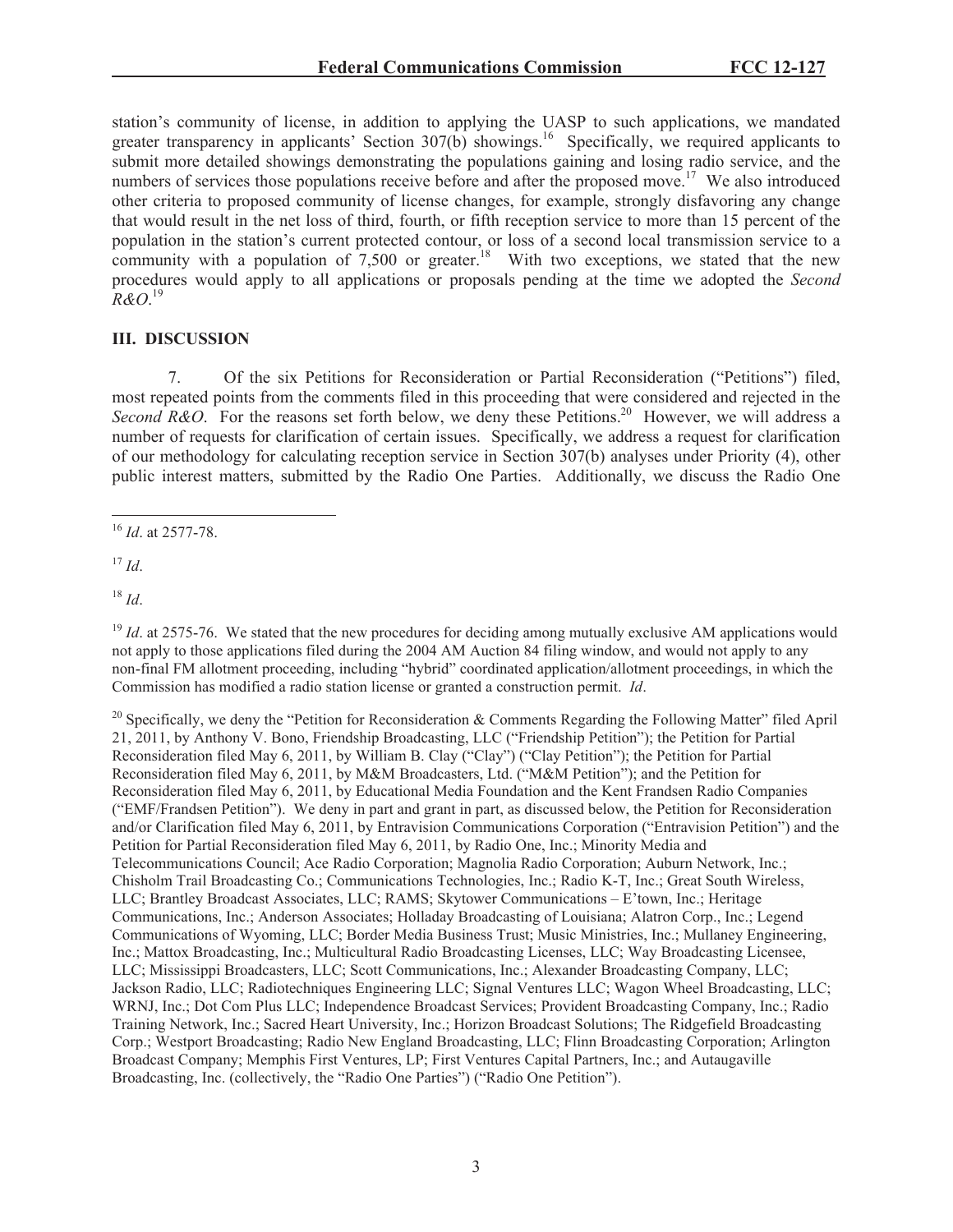Parties' request to amend some of the factors used to determine whether a community is independent of an urbanized area. We further clarify, at the request of Entravision Communications Corporation ("Entravision"), the applicability of the UASP to intra-urbanized area station relocations. Finally, we deny the request of petitioner M&M Broadcasters, Inc. ("M&M") to exclude all pending community of license change applications from the new policies, but grant Entravision's request that the new policies not apply to any pending community of license change application or FM allotment proceeding in which a decision on the application, or allotment *Report and Order*, was released prior to the release date of the *Second R&O*. We also, as discussed below, reconsider and modify the *Second R&O* by clarifying that the new policies shall not apply to any application filed or FM allotment proceeding initiated prior to the release date of the *Rural NPRM*.

8. As noted above, many of the arguments in the Petitions were considered and rejected in the *Second R&O*. However, we believe it to be in the public interest to discuss the merits of these arguments in light of our contrary determinations. Educational Media Foundation ("EMF"), petitioning jointly with the Kent Frandsen Radio Companies ("Frandsen"), argues that the new procedures "ignore current marketplace realities,"<sup>21</sup> and that radio stations must relocate to more populous areas because there is little or no money to be made in rural areas.<sup>22</sup> As we stated in the *Second R&O*, however, new stations are assigned or allotted on a demand basis,<sup>23</sup> with the economic decision to locate a station in a particular community resting solely with the applicant. If it makes no economic sense to propose a station in a given area then there should be no applicants for that area.<sup>24</sup> In the context of new AM applications in particular (and FM allotment proposals to the extent they may be subject to counter-proposals), the modified procedures we adopted apply only insofar as there are mutually exclusive applications or proposals, and are designed to give proponents for needed service in small communities and rural areas a fair chance *vis-à-vis* proponents for additional service to already well-served urban populations.<sup>25</sup>

<sup>23</sup> *Second R&O*, 26 FCC Rcd at 2568-69.

<sup>24</sup> *Id*.

<sup>25</sup> *Second R&O*, 26 FCC Rcd at 2567. For example, prior to the adoption of our modified procedures, of the 26 Category II Mutually Exclusive ("MX") groups in AM Auction 84 (those not allowed to eliminate their mutual exclusivity through settlement or technical resolution) in which the applicants were compared under Priority (4), 17, or over 65 percent, were resolved by granting a dispositive Section 307(b) preference to one of the applicants based on superior population coverage. In nine of these groups (53 percent), the prevailing applicant proposed a community in an urbanized area, while most or all of the other mutually exclusive applicants did not. *See also Green Valley Broadcasters, Inc., Nelson Multimedia, Inc., and Kemp Communications, Inc.*, Memorandum Opinion and Order, 19 FCC Rcd 13341, 13349 (2004) (Joint Statement of Commissioners Michael J. Copps and Jonathan S. Adelstein Concurring); *Nelson Enterprises, Inc. and D&E Communications*, Memorandum Opinion and Order, 19 FCC Rcd 13350, 13355 (2004) ) (Joint Statement of Commissioners Michael J. Copps and Jonathan S. Adelstein Concurring); *Robert E. Combs*, Memorandum Opinion and Order, 19 FCC Rcd 13421, 13431 (2004) ) (Joint Statement of Commissioners Michael J. Copps and Jonathan S. Adelstein Concurring) (stating, in context of Auction 32 applications, that Section 307(b) analysis under Priority (4) "has devolved into a raw population comparison where the applicant seeking to serve the larger, more urban area nearly always wins irrespective of the number of stations already serving each community. While service to a greater population is an important criterion under our public interest examination, we have concerns when it becomes the sole criterion. As a general public interest priority, an applicant should have a chance to convince us that there are other compelling reasons – beyond mere population – to award its proposal a dispositive preference. . . It is vital that the Commission provide all (continued….)

<sup>&</sup>lt;sup>21</sup> EMF/Frandsen Petition at 3.

<sup>&</sup>lt;sup>22</sup> See also Friendship Petition at 1-3 ("Where there are more people to support more Stations, there should be more Stations to serve that population.").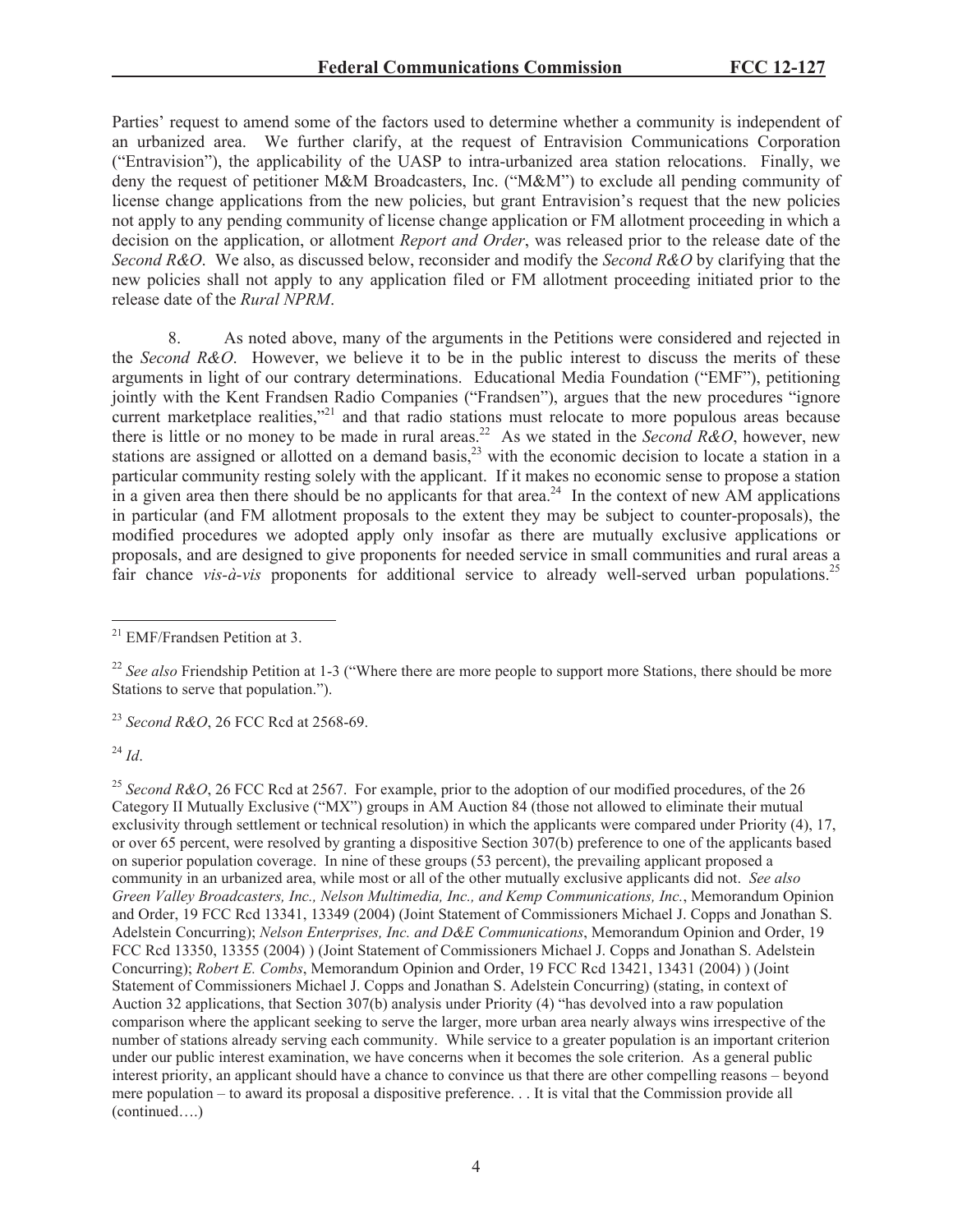Moreover, existing licensees seeking to change their communities of license presumably have, at one time, determined the economic viability of service to their existing communities. To the extent that changed circumstances render it an economic hardship to remain in the community of license, the new procedures allow for such a showing.<sup>26</sup> EMF also contends that FCC licensing policies protect listeners in rural areas with a "base level" of over-the-air radio, as few as two services, $27$  and that listeners can readily augment terrestrial broadcast radio service with satellite subscription services or other nonbroadcast media.<sup>28</sup> We again reject the suggestion that rural residents should simply purchase any radio service they desire above "basic" broadcast service,<sup>29</sup> or that Section 307(b) obliges us only to assign minimal free radio service to certain Americans, based solely on where they choose to live.

9. The Radio One Parties contend that the new procedures, particularly the UASP, are arbitrary and capricious.<sup>30</sup> They support this contention, however, largely by reiterating arguments made in their comments, which are mostly confined to the context of community of license change applications. For example, they state again that there is no problem warranting revised processing policies, citing their own study showing that "only" 19 percent of community of license change applications filed since 2007 would trigger the UASP.<sup>31</sup> We reject the suggestion that one in five applications constitutes a "relatively" small" percentage, and that this level of activity is insufficient to warrant remedial agency action.<sup>32</sup>

(Continued from previous page) applicants – whether seeking to serve rural or urban America – an effective process to achieve the distribution goals set forth by Congress").

<sup>26</sup> *Second R&O*, 26 FCC Rcd at 2578 ("Finally, as is and has always been the case, under Priority (4) applicants may offer any other information they believe to be pertinent to a public interest showing, including the need for further transmission service at the new community, a drop in population justifying the removal of transmission service at the old community, population growth in areas surrounding the proposed new community that can best be met by a centrally located service, or any other changes in circumstance believed relevant to our consideration.").

<sup>27</sup> See EMF/Frandsen Petition at 3-4 ("Many broadcasters, including EMF, argued in comments in this proceeding that the needs of rural communities are already met through the base level of service that the FCC guarantees when it essentially prohibits the movement of stations that are providing a first or second broadcast service to a geographic area.").

<sup>28</sup> *Id.* at 8 ("Given today's technology, listeners in even the most rural areas have access to satellite radio and television, and other portable music and news sources, and often have access to the Internet in addition to broadcast radio and TV. Moreover, service from translators and LPFM stations should count in analyzing any third, fourth, or fifth service area loss. After the basic service has been provided by first and second full-power, local reception services, additional additive service from secondary sources should suffice to provide the populations of these areas with the programming choices the Commission seems to be encouraging.").

<sup>29</sup> *Id*. at 6-7. *See Second R&O*, 26 FCC Rcd at 2566 (rejecting same argument).

<sup>30</sup> We decline to consider the supplemental arguments of the Radio One Parties in their "Comments in Response to Petitions for Reconsideration" filed January 5, 2012 ("Radio One Comments in Response"). Under our Rules, no supplement to a petition for reconsideration filed more than 30 days after public notice of the order for which reconsideration is sought – in this case, the *Second R&O* – will be considered, except upon leave granted pursuant to a separate pleading request that states the grounds for its acceptance. 47 C.F.R. §1.429(d); *see Dismissal of All Pending Pioneer's Preference Requests*, Memorandum Opinion and Order, 13 FCC Rcd 11485, 11492 (1998).

<sup>31</sup> Radio One Petition at 15-16; *see also* EMF/Frandsen Petition at 3.

<sup>32</sup> Radio One Petition at 4. Radio One Parties' own evidence shows that over 100 community of license change applications since 2007 would be subject to the modified policies. More specifically, they assert that 110 out of 561 community of license change applications – 19.6 percent – included *Tuck* showings and, thus, arguably would be subject to the UASP. While we recognize the Radio One Parties' 19 percent figure for the sake of argument, we do (continued….)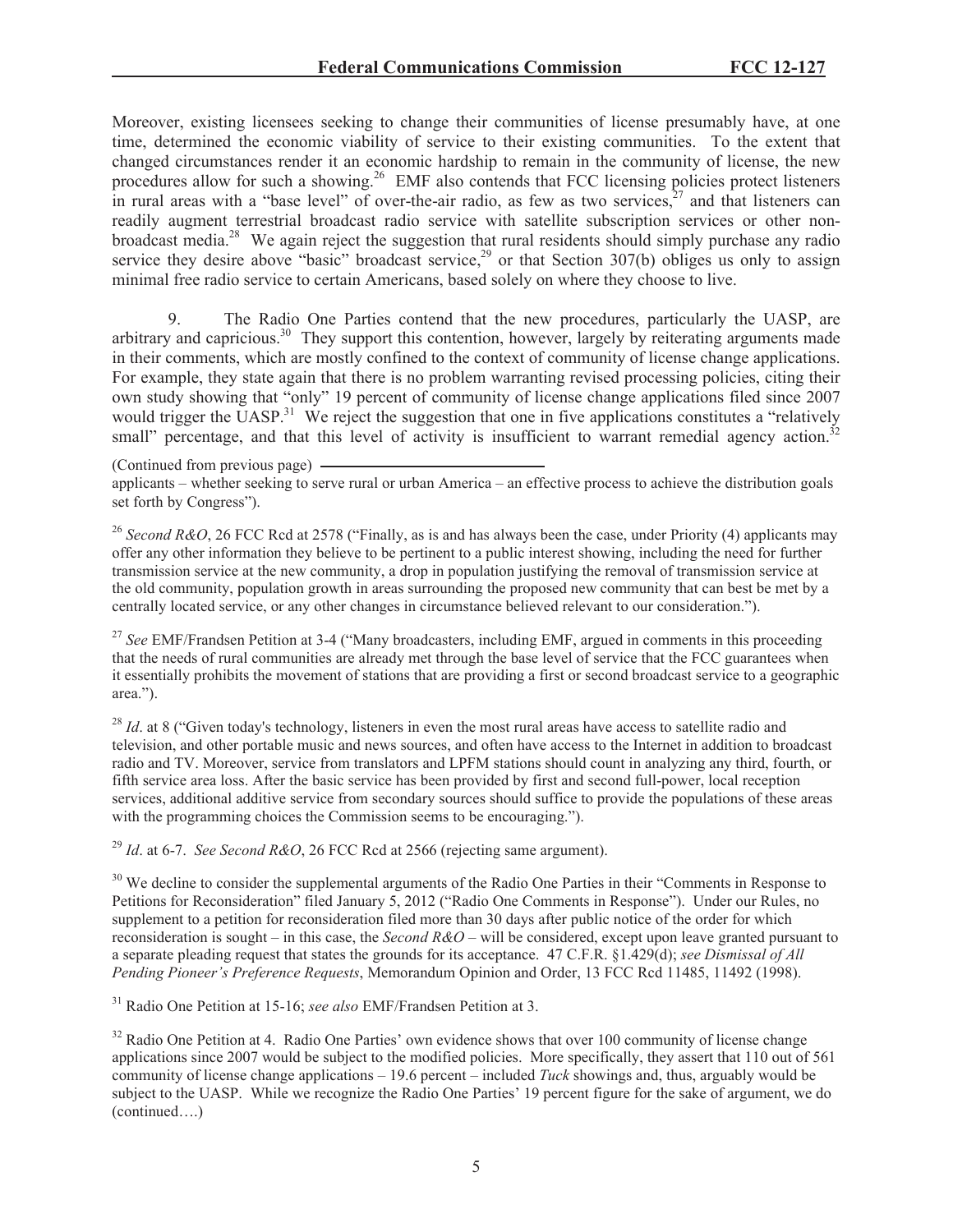Indeed, we think the strong interest of many radio broadcasters in relocating to more populated areas as indicated in the record in this proceeding reflects the importance of the UASP as a Section 307(b) licensing policy.<sup>33</sup> For the reasons we set forth in the *Second R&O*, we do not believe that allowing such migration in all cases comports with our statutory duty under Section  $307(b)$ .<sup>34</sup> Our prior policies may have promoted a surfeit of service to those in large urbanized areas and a deficit to residents of smaller communities and rural areas,<sup>35</sup> even when there were mutually exclusive applicants seeking to provide such service, contrary to our statutory responsibilities under Section  $307(b)$ <sup>36</sup> Moreover, because the UASP is a presumption, not a hard-and-fast rule, a licensee seeking to relocate its facilities due, for example, to changed conditions in its current community of license may rebut the presumption.<sup>37</sup>

10. The Radio One Parties also assert the importance of providing radio service to suburban communities, and argue that the UASP constitutes an improper attempt to divine an applicant's service intentions based on the fact that the population of the proposed community of license may constitute a very small percentage of the overall coverage population.<sup>38</sup> The UASP was not designed to divine an applicant's service intent, but rather to eliminate the undue, often dispositive advantage that our prior Section 307(b) policies conferred on proposals to serve communities located in large urbanized areas, especially in the context of selecting among mutually exclusive applications for new AM service.<sup>39</sup> This advantage was based largely on the fact that applicants would often designate as the community of license a community lacking local transmission service but whose population constituted a small percentage of the total audience to be served, to the detriment of mutually exclusive applicants proposing service to smaller, non-urbanized communities that might benefit more from new service.<sup>40</sup> The record, particularly the data provided by commenter Clay, provides ample support for our conclusion that, in a substantial

not concede the accuracy of its study. Additionally, while the Radio One Parties focus on community of license change applications, we note that this is not the only category of applications to which the UASP applies. For example, in the filing window for AM Auction 84, out of 89 Category II MX groups (*see supra* note 25), 42, or 47 percent, included at least one applicant that was required to submit a *Tuck* showing and thus would be subject to the UASP under the new procedures. Over a third of those groups included more than one application that would have been subject to the UASP.

<sup>33</sup> *See*, *e.g*., Comments of Miller Communications, Inc., et al. at 3; Comments of American Media Services, LLC at 3; Comments of Booth, Freret, Imlay & Tepper at 4. *See also* EMF/Frandsen Petition at 2.

<sup>34</sup> *Second R&O*, 26 FCC Rcd at 2568.

<sup>35</sup> Certain Petitioners also repeat the argument that large urbanized areas are actually underserved when viewed on a *per capita* basis. *See*, *e.g*., EMF/Frandsen Petition at 4; Radio One Petition at 15. Based on data provided by certain commenters (*see Second R&O*, 26 FCC Rcd at 2566 and n.50), these petitioners maintain that, for example, Cheyenne, Wyoming, with 13 radio stations, is actually better served than New York City, with 80 stations, based on the larger population-to-station ratio in Cheyenne. This argument is based on the faulty premise that radio programming is a finite, depletable commodity like groceries or automobiles. A radio listener in Manhattan can tune in six times as many stations as a listener in Cheyenne, irrespective of how many more people live in Manhattan. Thus, the argument that the Cheyenne listener is "overserved" lacks merit.

<sup>36</sup> *Id*. at 2568-69.

<sup>37</sup> *Second R&O*, 26 FCC Rcd at 2570. *See supra* note 26.

<sup>38</sup> Radio One Petition at 3, 5.

<sup>39</sup> *See*, *e.g*., *Second R&O*, 26 FCC Rcd at 2573-74.

<sup>40</sup> *Id*. at 2563-64. *See also Rural NPRM*, 24 FCC Rcd at 5242-44.

<sup>(</sup>Continued from previous page)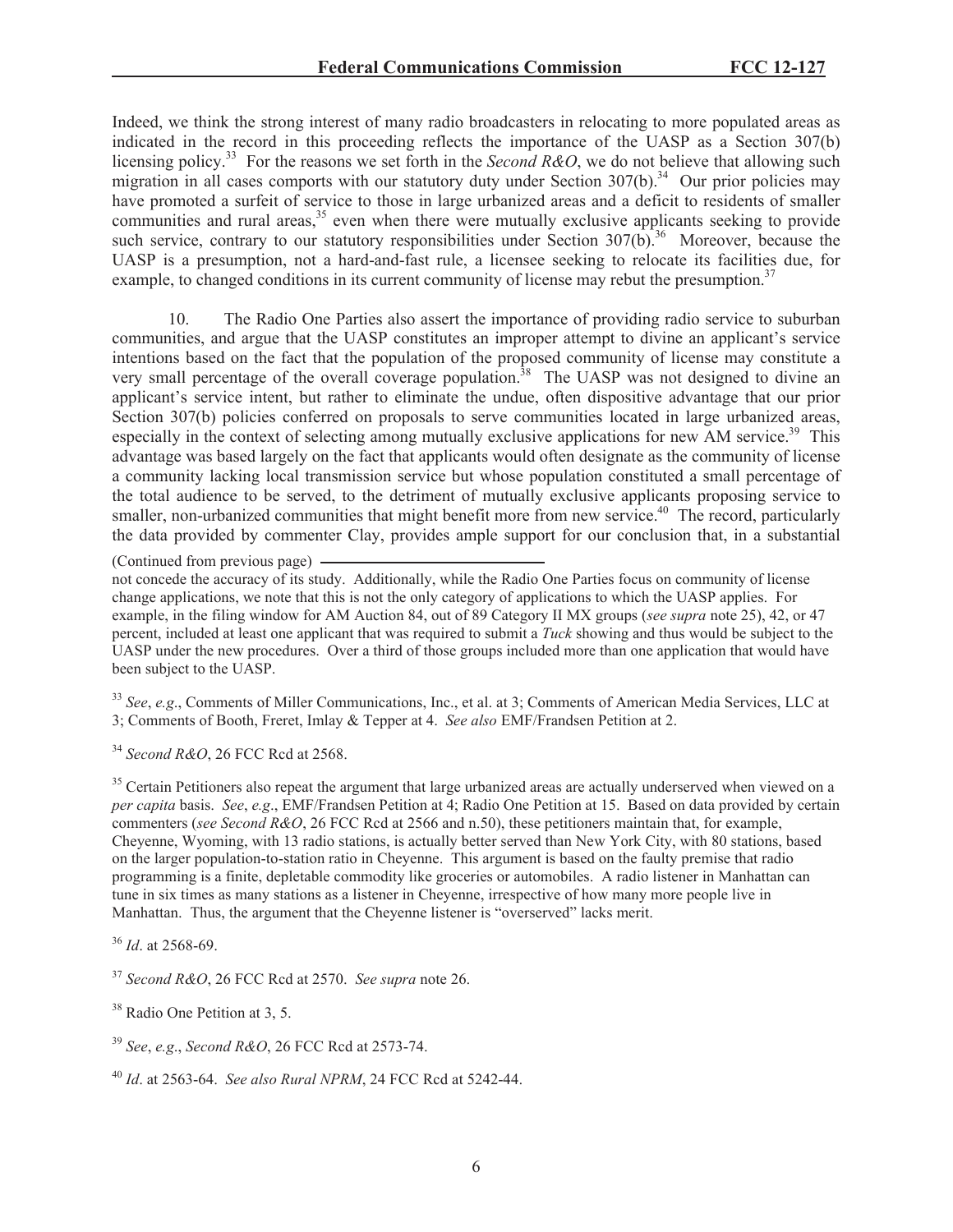number of cases, the population actually covered by a station's signal in an urbanized area is many times that of the population of the community of license.<sup>41</sup>

11. We considered and rejected in the *Second R&O* the Radio One Parties' argument that our new procedures constitute a return to the policies eliminated in *The Suburban Community Policy, the Berwick Doctrine, and the De Facto Reallocation Policy*. <sup>42</sup> As we observed, the Commission discontinued those policies based in part on application processes and procedural safeguards that now no longer exist.<sup>43</sup> We also noted the dissimilarities between our new procedures and the processes formerly used to implement the policies that were discontinued in *Suburban Community Policy*.<sup>44</sup> To the extent that similarities exist, it is because both are grounded in fulfilling our Section 307(b) responsibilities. The record in this case and our recent experience with broadcast auctions and community of license change proposals filed as minor modification applications – both licensing processes that post-date *Suburban Community Policy* by many years – convinced us that the new procedures are necessary.<sup>45</sup>

12. We decline the Radio One Parties' invitation to revise the *Tuck* factors used to evaluate the interdependence of the specified community with the larger metropolitan area.<sup>46</sup> We disagree with the Radio One Parties' critiques of some of the *Tuck* factors of community independence. We believe that the first factor, whether a significant number of local residents work in the community as opposed to the urbanized area, may be a relevant indicator of independent community status, notwithstanding that the Census Bureau measures this statistic by way of survey data rather than enumeration.<sup>47</sup> However, although we disagree with the Radio One Parties' claim that the closing or consolidation of post office facilities necessarily invalidates the use of the remaining ZIP code as an indicator of community independence, we agree that the ubiquity of ZIP codes gives the presence of a dedicated ZIP code little probative significance of itself in establishing a community's independence. We therefore agree with the Radio One Parties that this factor should be given little weight. Finally, we question the assertion that Factor 8 – the extent to which the community relies on the larger metropolitan area for municipal services

<sup>43</sup> *Id*.

<sup>44</sup> *Id*.

<sup>45</sup> *See supra* paragraph 9, notes 25, 32.

<sup>46</sup> The eight factors set forth in *Tuck* are: (1) the extent to which the community residents work in the larger metropolitan area, rather than the specified community; (2) whether the smaller community has its own newspaper or other media that covers the community's needs and interests; (3) whether community leaders and residents perceive the specified community as being an integral part of or separate from, the larger metropolitan area; (4) whether the specified community has its own local government and elected officials; (5) whether the smaller community has its own local telephone book provided by the local telephone company or zip code; (6) whether the community has its own commercial establishments, health facilities, and transportation systems; (7) the extent to which the specified community and the central city are part of the same advertising market; and  $(8)$  the extent to which the specified community relies on the larger metropolitan area for various municipal services. *Tuck*, 3 FCC Rcd at 5378. In the *Second R&O*, we indicated that we would de-emphasize certain of those factors, based on changed circumstances since the *Tuck* case's release 23 years ago. *Second R&O*, 26 FCC Rcd at 2573.

<sup>47</sup> *See* Radio One Petition at 17 and n.42. *See also* http://www.census.gov/hhes/commuting/ (accessed Apr. 20, 2012).

<sup>41</sup> *Second R&O*, 26 FCC Rcd at 2570.

<sup>42</sup> Report and Order, 93 F.C.C.2d 436 (1983) ("*Suburban Community Policy*"). *See Second R&O*, 26 FCC Rcd at 2570-71.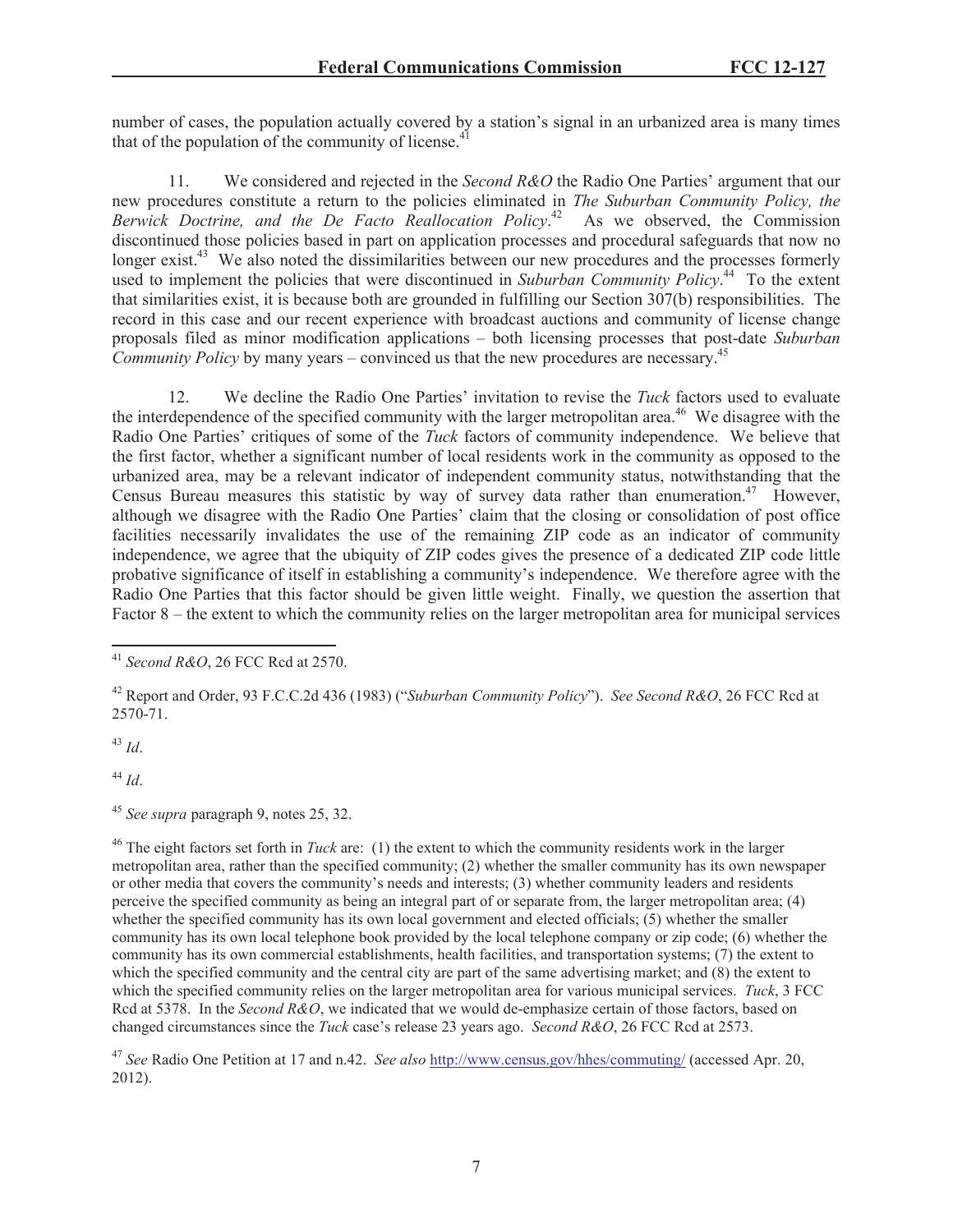– is duplicative of Factor 4, whether the community has its own local government and elected officials. These factors are necessarily fact-specific, and must take into account the various ways in which communities are structured. While both factors are often present in the same community, this is not universally the case.<sup>48</sup> We thus decline at this time to revise the *Tuck* factors. We will, however, provide applicants seeking to rebut the UASP wide latitude to present whatever facts they deem appropriate to our evaluation. While we will scrutinize such showings, we will be receptive to presentations that may in some cases provide better and more reliable measures of community status than those set forth in *Tuck*. We emphasize that the eight *Tuck* factors are merely potential indicators of independence or interdependence and that the burden remains on the applicant to show that the presence of such factors provides meaningful and relevant support for an "independent" community finding. We clarify, however, that our analysis of showings rebutting the UASP will place primary emphasis on the first two prongs of the *Tuck* test, namely, the degree to which the proposed station will provide coverage to the urbanized area, and the size and proximity of the proposed community of license relative to the central city of the urbanized area.<sup>49</sup>

13. The Radio One Parties also ask us to clarify the methodology for measuring "reception service" for Priority (4) analyses of applications to change a station's community of license, as discussed in paragraph 39 of the *Second R&O*.<sup>50</sup> Specifically, they ask, first, whether the contours of a non-reserved band FM station, for purposes of gain/loss analysis of a community of license change, should be calculated from the allotment coordinates at the proposed new community or from the transmitter coordinates specified in the actual proposal; second, when evaluating gain and loss areas, and in particular when determining the number of reception services to the gain and loss areas, which signal contour should be used; and third, in assessing reception service, whether "potential services," such as vacant FM allotments or granted but unbuilt construction permits, should be counted. We clarify below the standards for evaluating reception services in the gain and loss areas for applications to change community of license, and thus grant the Radio One Petition in part.

14. First, when determining gain and loss areas for an FM station changing its community of license, we agree with the Radio One Parties that the contours should be calculated using the authorized transmitter coordinates for the current facility, and the transmitter coordinates specified for the proposed new or modified facility. We recognize that this is a change from past practice, under which the staff used allotment coordinates rather than the transmitter coordinates specified in the actual proposal. That practice, however, was an artifact of our former licensing procedures, under which all community of license changes for FM stations first involved a reallotment of the station's channel at the new community. As a result, the staff only had the allotment coordinates on which to base gain and loss area calculations; the actual application for a new construction permit was filed only after reallotment. Since the Commission changed its procedures in 2006 to permit the filing of community of license change proposals by minor change applications,<sup>51</sup> the staff can now evaluate the actual proposed transmitter site. It is more appropriate to do so than to use allotment coordinates that, as the Radio One Parties point out,

<sup>&</sup>lt;sup>48</sup> For example, some communities with no local government nevertheless provide some municipal services, or may receive them from a governmental unit other than that in which the larger urbanized area is centered.

<sup>49</sup> *See Tuck*, 3 FCC Rcd at 5378.

<sup>50</sup> *Second R&O*, 26 FCC Rcd at 2577-78.

<sup>51</sup> *Revision of Procedures Governing Amendments to FM Table of Allotments and Changes of Community of License in the Radio Broadcast Services*, Report and Order, 21 FCC Rcd 14212, 14217-23 (2006), *recon. pending* ("*Community of License R&O*").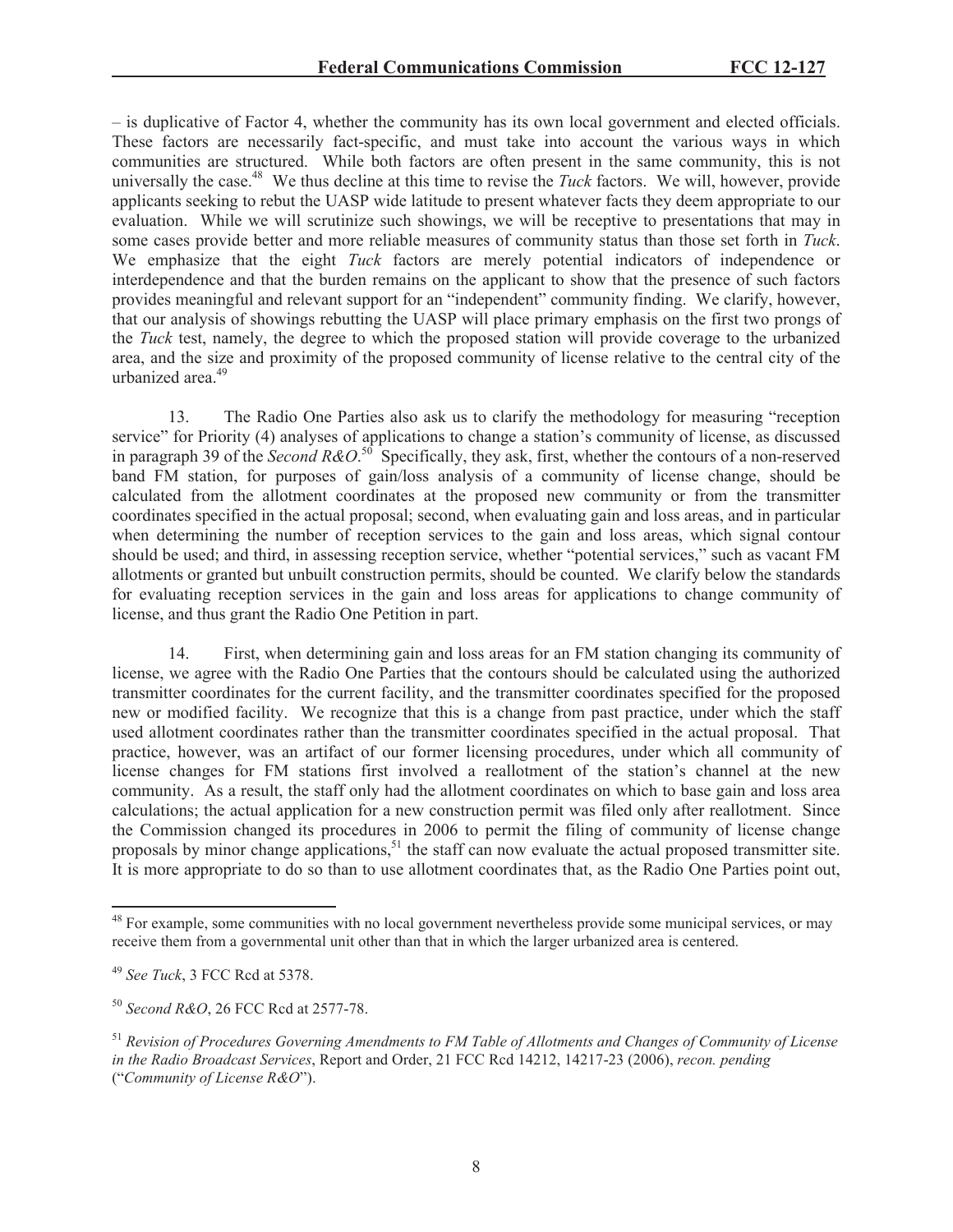may be miles from the actual transmitter site specified in the proposal. Moreover, this new approach is consistent with our practice with regard to AM change of community applications, for which we calculate contours from the applicants' authorized and proposed transmitter sites.

15. Second, we clarify that, when determining the number of reception services in gain and loss areas, the signal level to be evaluated for non-reserved band FM stations (including noncommercial educational ("NCE") stations in the non-reserved band) shall be the service contour originating at the currently authorized and proposed transmitter coordinates. The service contour shall be calculated based on the facility's authorized and proposed effective radiated power ("ERP") and height above average terrain ("HAAT") and shall, as described below, take into account actual terrain. We recognize that this is a departure from the method previously used to determine the number of reception services in gain and loss areas, which was based on maximum class facilities for all FM stations except for full Class C and NCE stations, and did not take into account actual terrain.<sup>52</sup> However, in the *Second R&O*, we required applicants proposing to change a station's community of license to provide detailed reports of populations receiving service and the numbers of services received.<sup>53</sup> This increased scrutiny of the current and proposed reception service landscape demands a realistic picture of the populations receiving various levels of service, overruling the considerations of "uniformity and certainty" in service area calculations cited in *Greenup* to justify the use of maximum rather than actual facilities.<sup>54</sup> Additionally, as the Radio One Parties point out, many existing stations, for technical, economic, or other reasons, may never be able to realize full class facilities.<sup>55</sup> Thus, we believe it more appropriate to base an evaluation of the Section 307(b) merits of community of license change applications on the populations actually receiving service from stations in an area, rather than on what may be, in many cases, merely a hypothetical level of reception service. For purposes of these gain and loss area calculations, the FM service contour shall be that set forth for the class of station in Section 73.215(a)(1) of the Rules,<sup>56</sup> and shall be calculated using actual terrain under the standard prediction methodology set forth in Section 73.313 of the Rules rather

<sup>54</sup> *Greenup*, 6 FCC Rcd at 1494. Furthermore, calculations of FM service contours based on currently authorized facilities and actual terrain do not lack "certainty." Section 73.313 of the Rules (47 C.F.R. § 73.313) clearly defines our methodology for calculating FM contours, and the contours predicted using this methodology provide the basis for all of the Commission's FM service and interference analyses.

<sup>55</sup> Radio One Parties Petition at 21. *See also* du Treil, Lundin, & Rackley, Inc. Technical Statement Comments to Petitions for Reconsideration in MB Docket 09-52 ("DLR Statement"), at second unnumbered page (contending that most FM stations "have RF transmission facilities maximized as much as the applicable regulations (either FCC, local and/or FAA limitations) would allow."). Moreover, unlike an evaluation under the UASP, which includes any rule-compliant facility modifications the applicant might implement, a community change applicant does not control the implementation and timing of modifications to other stations that might provide service to the proposed gain and loss areas.

<sup>52</sup> *See Greenup, Kentucky, and Athens, Ohio*, Memorandum Opinion and Order, 6 FCC Rcd 1493, 1494 (1991) ("*Greenup*"). *See also*, *e.g., Sells, Willcox, and Davis-Monthan AFB, Arizona*, Memorandum Opinion and Order, 23 FCC Rcd 1242, 1247 n.32 (MB 2008), *review pending*.

<sup>53</sup> *See Second R&O*, 26 FCC Rcd at 2577-78.

<sup>&</sup>lt;sup>56</sup> 47 C.F.R. § 73.215(a)(1). For Class A, C3, C2, C1, C0, and C stations, the protected contour is the 60 dB $\mu$  (1.0) mV/m)  $F(50,50)$  contour. For Class B stations, the protected contour is 54 dBu (0.5 mV/m)  $F(50,50)$ . For Class B1 stations, the protected contour is 57 dB $\mu$  (0.7 mV/m) F(50,50). For purposes of gain and loss area calculations in applications to change community of license, we shall use these contours for non-reserved band commercial and NCE stations in Puerto Rico and the U.S. Virgin Islands, rather than the contours set forth in 47 C.F.R. § 73.215(b)(4).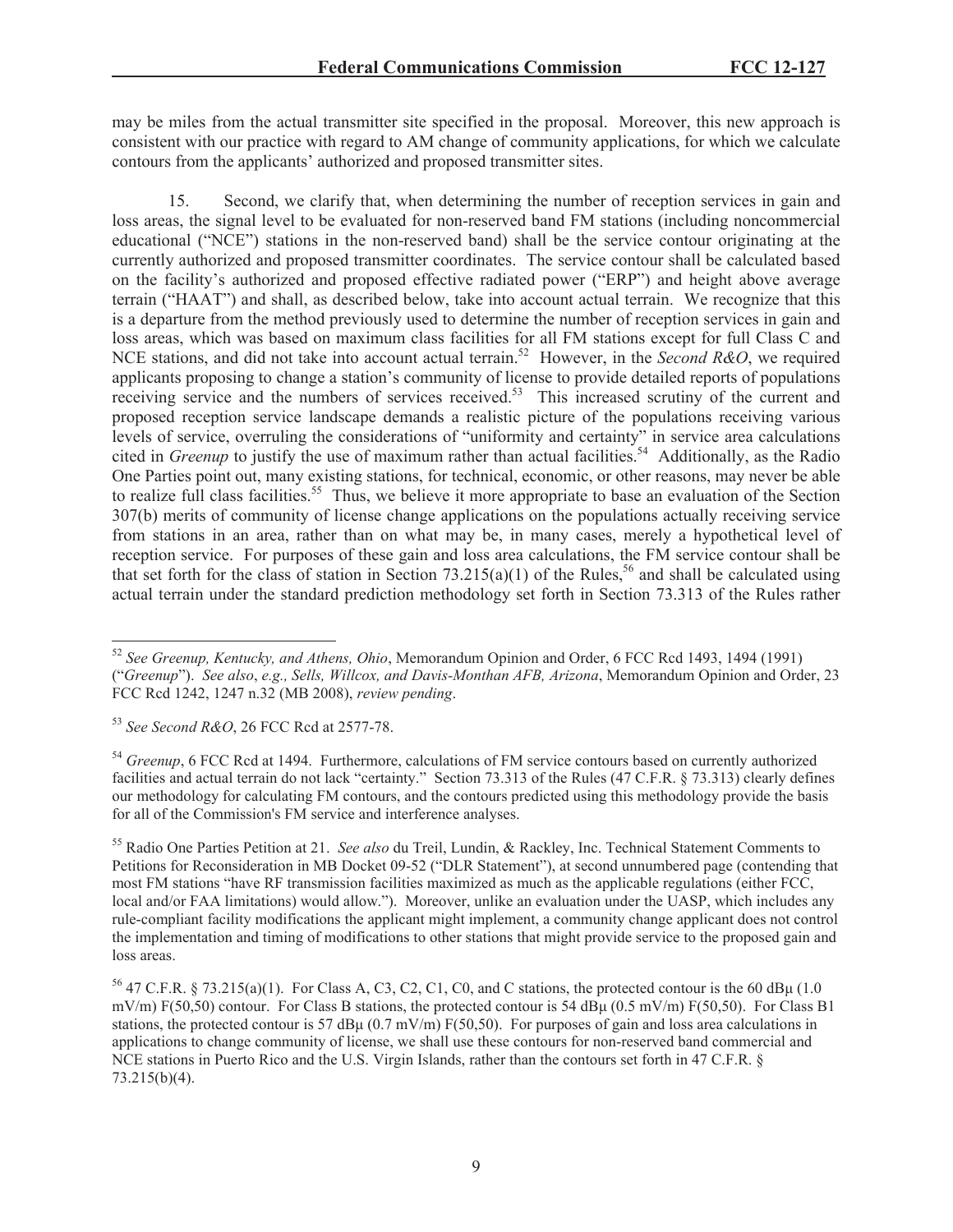than assuming uniform terrain.<sup>57</sup> For NCE reserved band stations, the service contours will be determined in the same manner, using actual currently authorized and proposed facilities (including directional patterns) and actual terrain. The service contour shall be the 60 dBμ contour, calculated as set forth in Section  $73.509(c)(1)$  of the Rules.<sup>58</sup>

16. For an AM station, the signal level to be evaluated for purposes of gain and loss calculations in applications to change community of license shall be the predicted or measured daytime 2.0 mV/m groundwave contour, calculated from the current and proposed transmitter coordinates using authorized facilities. When calculating AM reception services in gain and loss areas under Priority (4), we agree with the Radio One Parties that "reception service" should not be limited to full-time reception services, but should include all AM daytime reception services.<sup>59</sup> In this regard, we note that the AM primary service contours are set forth in Section 73.182(d) of the Rules, and are the daytime 0.5 mV/m groundwave contour for communities under 2,500 population, and the daytime 2.0 mV/m groundwave contour for communities over 2,500 population. $60^{\circ}$  The different primary service contours take into account the higher level of environmental noise resulting from greater population density. However, using different contours for communities of different sizes will often result in complicated calculations of the number of services to certain areas lying between the daytime 2.0 mV/m and 0.5 mV/m groundwave contours of an AM station. Because Section 73.182 implicitly recognizes that all areas, of whatever population, receive primary service within an AM station's daytime 2.0 mV/m groundwave contour, for purposes of determining the number of AM services and populations in gain and loss areas, we shall use the daytime  $2.0 \text{ mV/m}$  groundwave contour.<sup>61</sup>

17. Third, for purposes of the gain and loss calculations in Priority (4) analyses, as described in paragraph 39 of the *Second R&O*, <sup>62</sup> applicants shall count all full-service AM (including daytime-only  $A\hat{M}$ ),<sup>63</sup> FM, and NCE FM stations,<sup>64</sup> including granted, but unbuilt, construction permits for new

 $58$  47 C.F.R. § 73.509(c)(1).

<sup>59</sup> *See* Radio One Petition at 22. *See also* DLR Statement at second unnumbered page. Current staff practice in such analyses is to consider only nighttime interference-free ("NIF") reception service.

 $60$  47 C.F.R. § 73.182(d).

<sup>61</sup> Applicants for new commercial AM stations providing showings under Section 307(b) should, however, continue to count populations to be served by using the primary service contours (0.5 mV/m for communities under 2,500 population, 2.0 mV/m for communities over 2,500) set forth in 47 C.F.R. § 73.182(d). *See*, *e.g*., *Second R&O*, 26 FCC Rcd at 2574. An applicant for a new AM station provides a Section 307(b) showing only after being directed to do so by the staff (that is, after its application has been determined to be mutually exclusive with one or more other AM proposals), and in such cases the staff typically directs the applicant to provide the populations receiving both 0.5 mV/m and 2.0 mV/m daytime service from the proposed facilities. *See*, *e.g*., *AM Auction 84 Mutually Exclusive Applicants Subject to Auction*, Public Notice, 20 FCC Rcd 10563, 10565 (MB/WTB 2005).

<sup>62</sup> *Second R&O*, 26 FCC Rcd at 2577-78.

<sup>57</sup> 47 C.F.R. § 73.313. All calculations must be made using the same terrain database. Similarly, all contour calculations must be completed using the standard contour prediction method in 47 C.F.R. §§ 73.313(a)-(f), without recourse to supplemental terrain showings or alternative contour prediction methods.

<sup>63</sup> For purposes of the prohibition against any facility change that would create white or gray area, however (*see Second R&O*, 26 FCC Rcd at 2577), daytime-only AM stations will not count as providing full-time reception service*. See Policies to Encourage Interference Reduction Between AM Broadcast Stations*, Report and Order, 5 FCC Rcd 4492, 4496 n.14 (1990) ("A 'white' area is an area that receives no full-time aural service. A 'gray' area receives one full-time aural service."). Full-time aural (reception) service means both day and night. While FM (continued….)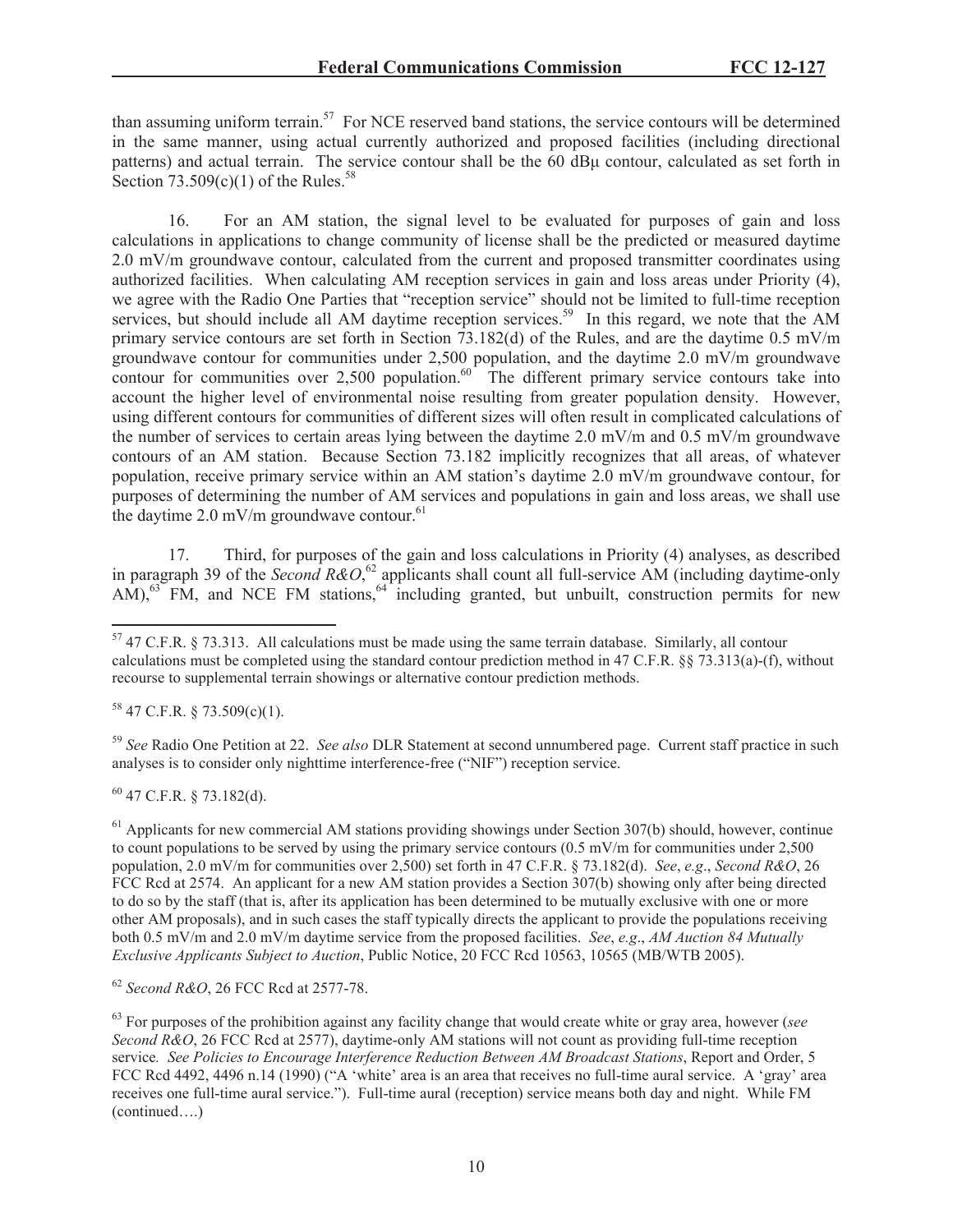stations.<sup>65</sup> However, for purposes of these calculations applicants should not count vacant FM allotments. In other contexts we have curbed the use of vacant FM allotments, for example, when such allotments were proposed to "backfill" for the removal of a sole local transmission service.<sup>66</sup> Additionally, in recent FM auctions a number of vacant allotments have gone unsold, calling into question whether such allotments may realistically be considered as future service.<sup>67</sup> Moreover, for the reasons cited in paragraph 15, above, our increased scrutiny of reception service in gain and loss areas requires that we evaluate actual, rather than hypothetical service. We therefore believe the better approach is to evaluate the reception service as of the time of application, and to count only those facilities that have advanced to the point of a granted construction permit. Accordingly, in conducting the remaining services analysis and making a showing as described in paragraph 39 of the *Second R&O*,<sup>68</sup> applicants should exclude vacant FM allotments from counts of reception services.<sup>69</sup> Applicants for changes to a station's community of license following release of this *Second Order on Reconsideration* shall use these clarified

<sup>64</sup> We decline to adopt EMF/Frandsen's suggestion that secondary services, such as FM translators and low-power FM stations, be counted as reception services. EMF/Frandsen Petition at 8. Such secondary services are not protected from interference by full-service stations.

<sup>65</sup> In the case of stations with granted, but unbuilt construction permits for modifications to their currently licensed or permitted facilities, the authorized but unbuilt modified facilities shall be used. In many such cases, the station authorization is modified upon grant of the modification application.

<sup>66</sup> *See Pacific Broadcasting of Missouri, LLC*, Memorandum Opinion and Order, 19 FCC Rcd 10950, 10956 (2004) ("*Pacific Broadcasting*") (under the "new circumstances" in which FM construction permits are awarded through competitive bidding, "the licensing of vacant allotments is too remote and too contingent to justify the filing of move-out proposals premised on such replacement services.").

 $67$  At the end of FM Auction 91 in May of 2011, three dozen permits remained unsold, including many that had been offered in previous auctions. We recognize that economic factors undoubtedly played a part in this outcome, and moreover that certain recent policy changes (for example, requiring new allotment proponents simultaneously to file Form 301 applications – *see Community of License R&O*, 21 FCC Rcd at 14223-25) may well alleviate this situation. The number of unsold allotments nevertheless serves as a reminder that a vacant allotment, while somewhat more than a mere promise of future service, is something short of a guarantee of such service.

<sup>68</sup> *See supra* note 62.

 $^{69}$  We will, however, continue to count vacant FM allotments for purposes of Section 307(b) analyses under Priority (3), provision of first local transmission service. This is because only one applicant or allotment proponent can claim to provide "first" transmission service at a given community. It would be inappropriate to accept a claim by a community of license change applicant to provide first local transmission service at the new community, if we had already allotted a channel there based on a showing that the allotment would constitute the first local transmission service. Of course, should the only channel allocated to a community be re-allotted to another community, a subsequent applicant or allotment proponent could propose first local transmission service there.

<sup>(</sup>Continued from previous page)

service contours are consistent for all dayparts, AM service contours vary between daytime and nighttime operation. AM full-time reception service areas are those receiving both daytime 2.0 mV/m groundwave service and NIF service. For most stations, the daytime 2.0 mV/m groundwave contour completely encompasses the NIF contour, thus the NIF contour constitutes the full-time service area for such stations. Where the daytime 2.0 mV/m groundwave and NIF contours neither completely encompass nor are completely encompassed by the other, due to changes in antenna pattern and/or transmitter site between daytime and nighttime operation, the full-time service area is the common area within both contours.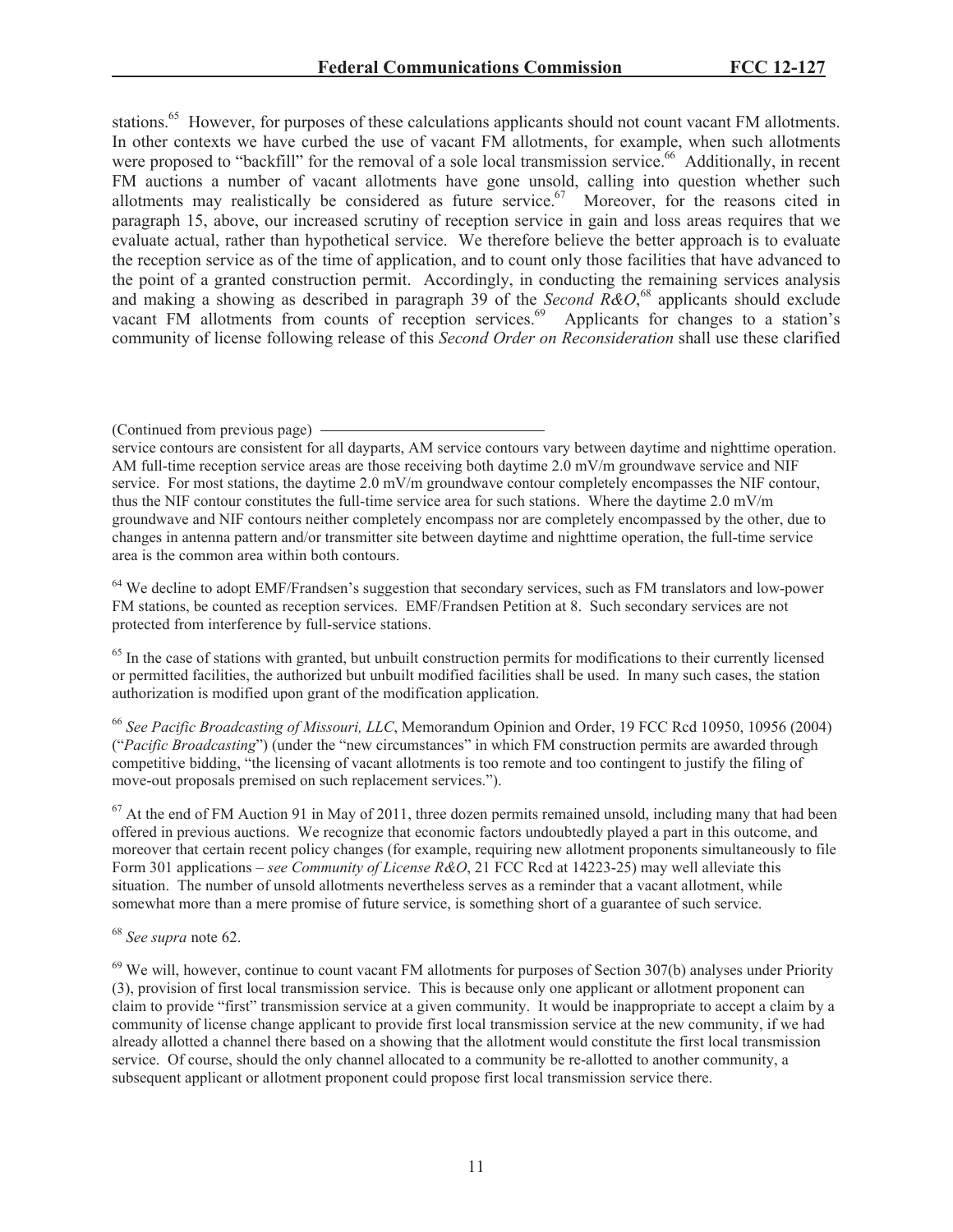procedures when determining the number of reception services to gain and loss areas, and the procedures shall also apply to pending applications.<sup>70</sup>

18. Clay seeks reconsideration because he believes the *Second R&O* did not go far enough.<sup>71</sup> He argues that our new procedures will still allow grant of most applications claiming to provide first local transmission service while primarily serving communities and populations other than the proposed community of license, because the majority of the proposed communities are not located in or near urbanized areas and are thus not subject to the UASP.<sup>72</sup> Clay further argues that the procedures set forth in the *Second R&O* still fail to guarantee service to, and an outlet for self-expression of, the nominal community of license rather than the greatest populations to be served by a proposal.<sup>73</sup> He contends that we should replace the UASP with "a universal policy that directly links grant of any 'local service' preference to the community or collection of communities *most likely to benefit* from the transmission service provided by a facility proposed in *any* geographic area," rather than just those in or near urbanized areas.<sup>74</sup> In essence, Clay would take the choice of community of license – at least where first transmission service is being claimed – away from the applicant, and have the Commission determine the community or communities provided the greatest reception service under the proposed facilities, and so designate the community of license.<sup>75</sup> We reject Clay's proposal as overbroad. While we share Clay's belief that localism is a fundamental attribute of broadcast service, our goal in this proceeding has been to preserve existing service at, and provide greater opportunity for new service to, rural areas and smaller communities. We believe our approach strikes an appropriate balance between encouraging the goals of localism, allowing an applicant to propose to provide a chosen community with an outlet for expression, and the economic reality that a broadcaster will and must also provide for the needs and interests of its entire service area, of which the designated community of license may constitute a very small percentage. The record and our experience has shown this problem to be most acute in the case of applications for new and relocated radio service in and near urbanized areas. Accordingly, we limited the UASP to situations in which a station is located in or will cover most of an urbanized area, rather than any situation in which a proposed station's service area might include communities more populous than the specified community of license. Although Clay believes that our new procedures are not optimal, we believe that they will promote the Commission's goals under Section 307(b) in a reasonable manner.<sup>76</sup>

<sup>73</sup> *Id*. at 3-5.

<sup>70</sup> *See Pacific Broadcasting*, 19 FCC Rcd at 19056-57 and cases cited therein. Given that the Radio One Petition did not constitute notice to applicants of the exact nature of any clarifications of procedure, however, we shall allow parties with pending change of community applications as of the release date of this order the option of either amending their application showings to conform to the clarified procedures we announce here, or proceeding based on the reception service counts in their already-filed technical showings.

 $71$  The Clay Petition was opposed by EMF and Bryan Broadcasting Corporation, filing a joint Opposition. Additionally, the Radio One Parties Comments in Response includes a brief opposition to the Clay Petition. *See* Radio One Parties Comments in Response at 5-6.

 $72$  Clay Petition at 2-3, 5-6.

<sup>74</sup> *Id*. at 8 (emphasis in original). *See also* Clay Comments at 22-27.

<sup>75</sup> *Second R&O*, 26 FCC Rcd at 2567 and n.54.

<sup>76</sup> *See AT&T Corp. v. FCC*, 220 F.3d 607, 621 (D.C. Cir. 2000) ("As long as the agency's interpretation is reasonable, we uphold it 'regardless whether there may be other reasonable, or even more reasonable, views.'" quoting *Serono Lab, Inc. v. Shalala*, 158 F.3d 1313, 1321 (D.C. Cir. 1998)).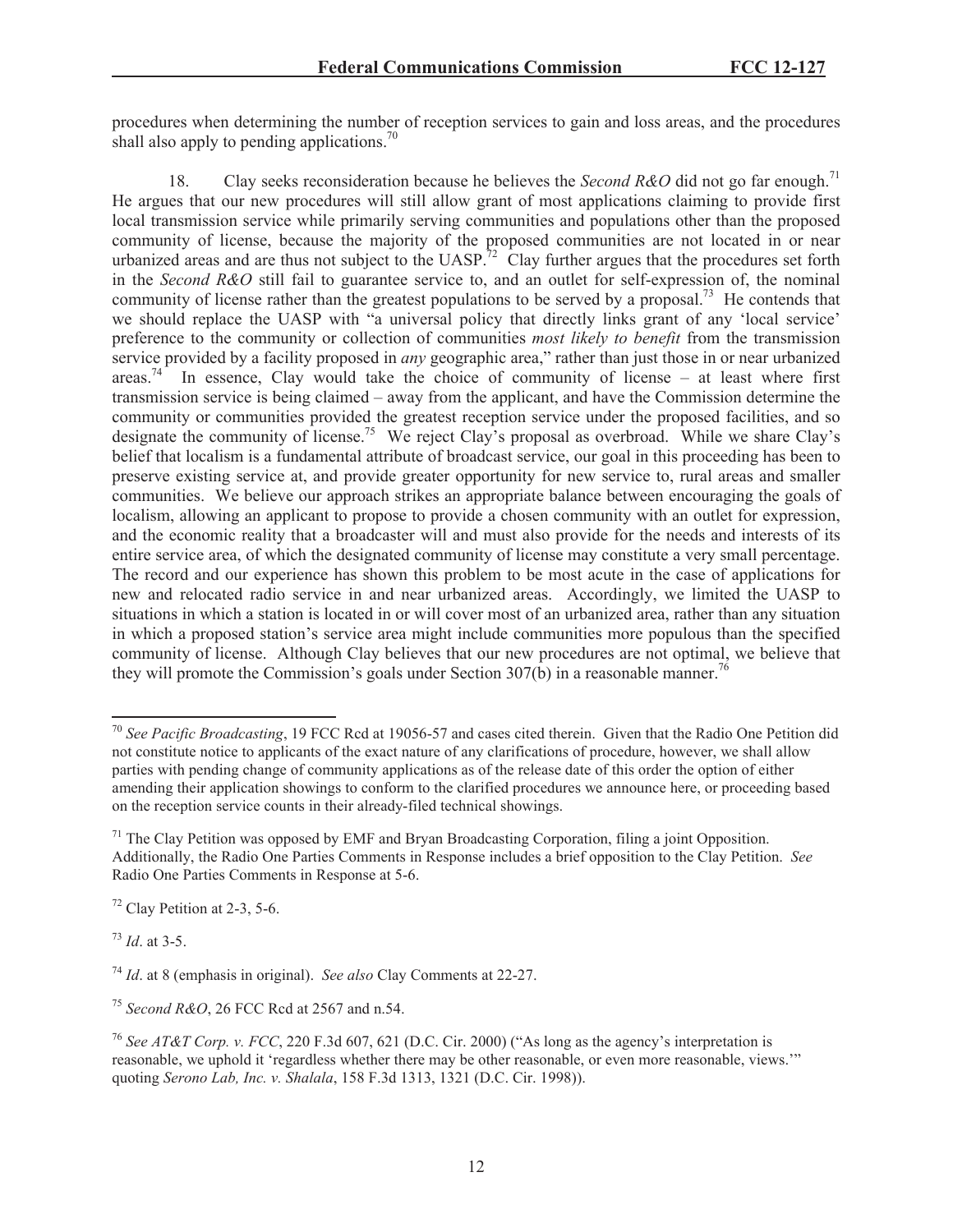19. Entravision, in its Petition for Reconsideration and/or Clarification, raises issues concerning two aspects of the modified procedures. Entravision notes that we have not typically required a *Tuck* showing for community of license change applications where both the current and the proposed communities of license are located in the same urbanized area, $\frac{7}{7}$  and asks that we clarify whether the UASP will apply, and a *Tuck* showing be required, in such situations in the future. We clarify that applicants will not be required to submit *Tuck* showings where both the current and proposed communities are located in the same urbanized area, or the current facilities cover, and the proposed facilities would or could be modified to cover, more than 50 percent of the same urbanized area with a daytime principal community signal. However, in such community of license change cases, the UASP presumption would apply to the new community, i.e., would presumptively prohibit treating the service at the new community as a first local transmission service under Priority (3). Thus, an applicant proposing such an intra-urbanized area move may not claim a Priority (3) preference, unless it also makes a showing to rebut the UASP. Absent such a showing, the applicant must claim a preference under Priority (4), other public interest matters, by demonstrating from which of the two communities the station would provide service to a greater area and population within the urbanized area.<sup>78</sup>

20. Entravision and M&M also seek changes in the categories of cases subject to the new procedures.<sup>79</sup> In the *Second R&O*, we stated that the new procedures would apply to all pending applications and allotment rulemaking proceedings, with two exceptions. The first was AM Auction 84 applications, which were filed in 2004 and the majority of which have been processed under the prior procedures.<sup>80</sup> The second was "any non-final FM allotment proceeding, including 'hybrid' coordinated application/allotment proceedings, in which the Commission has modified a radio station license or granted a construction permit."<sup>81</sup> M&M argues that the same equities we articulated to exempt these two categories should apply equally to pending community of license change applications, especially those in which other stations were required to make facility modifications.<sup>82</sup> It concludes that our decision to apply the new procedures to pending community of license change applications is arbitrary and capricious because we did not treat the "similarly situated" new AM applications and FM allotment proceedings the same.<sup>83</sup> Entravision, for its part, suggests that we apply the prior procedures to any case in which there has been an "initial decision" as of March 2, 2011, the day before release of the *Second R&O*, even if the action is not final (i.e., if there is a pending petition for reconsideration or application for review).  $84$ 

<sup>80</sup> *Second R&O*, 26 FCC Rcd at 2575.

<sup>81</sup> *Id*. at 2576.

<sup>83</sup> *Id*. at 4.

<sup>77</sup> *See East Los Angeles, Long Beach, and Frazier Park, California,* Report and Order, 10 FCC Rcd 2864, 2868 (MMB 1995).

<sup>78</sup> *See*, *e.g*., *Gearhart, Madras, Manzanita, and Seaside, Oregon*, Report and Order, 26 FCC Rcd 10259 (MB 2011).

<sup>79</sup> *See also* EMF/Frandsen Petition at 9.

<sup>&</sup>lt;sup>82</sup> M&M Petition for Partial Reconsideration ("M&M Petition") at 2-3. M&M points in particular to its own application, File No. BPH-20091211AFR, which it asserts has been pending for nearly one and one-half years.

<sup>&</sup>lt;sup>84</sup> Entravision Petition at 2-3.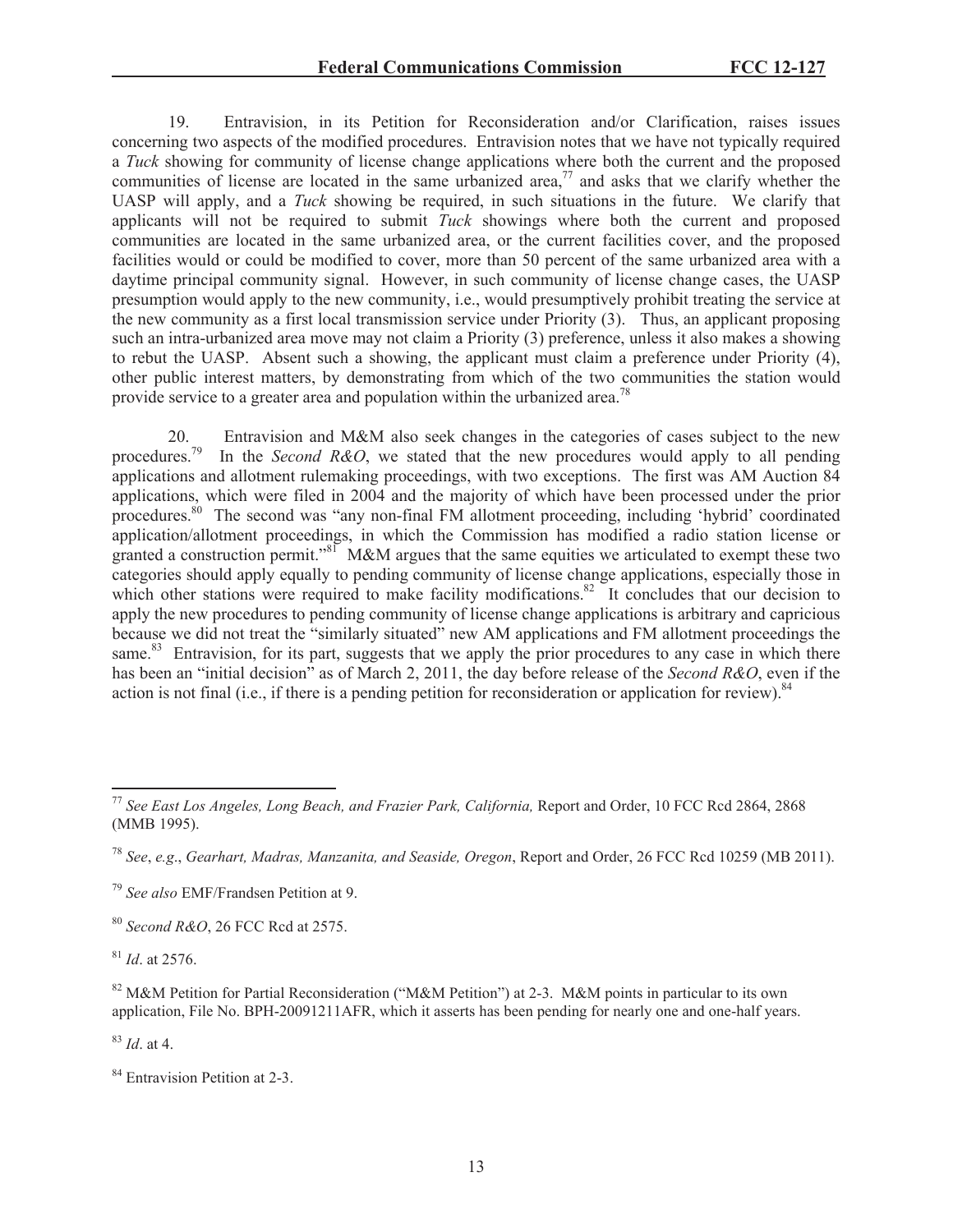21. As we stated in the *Second R&O*, it is well settled that we may apply modified rules and procedures to applications that are pending at the time of rule modification.<sup>85</sup> Moreover, we question whether applicants proposing community of license modification are "similarly situated" to those two classes of applicants, permittees, and licensees that were exempted from the new policy. In the case of AM Auction 84 filing window applicants in particular, those applicants were required to file their applications during a filing window that antedated the *Rural NPRM* by over five years.<sup>86</sup> These applicants therefore had no reason to expect that their applications would be evaluated under a new Section 307(b) standard. We recognize, however, that the same equities apply to those few pending community of license change applicants, and petitioners seeking to amend the FM Table of Allotments, that filed their applications or rulemaking petitions before release of the *Rural NPRM*. For this reason, on reconsideration we determine that the new procedures should not apply to (1) applications for minor modification of a station to specify a new community of license filed before April 20, 2009, the release date of the *Rural NPRM*; or (2) FM allotment proceedings where the petition for rulemaking had been filed, and the rulemaking proceeding thus initiated, prior to the release date of the *Rural NPRM*.

22. Entravision, in its Petition, states that the Commission did not "precisely answer the question" as to those cases to which the new Section 307(b) procedures would apply.<sup>87</sup> Both Entravision and M&M suggest we establish a "bright line" to clarify the cases to which the new rules apply, and would draw that line as of the release date of the *Second R&O*. <sup>88</sup> Entravision requests that we continue to apply the prior Section 307(b) procedures in any instance in which the Commission had rendered a decision as of March 2, 2011, even if there is still a petition for reconsideration or application for review pending.<sup>89</sup> It urges this as an equitable solution that will keep parties from having to expend further time and resources revising their Section 307(b) showings after having already obtained a favorable result from the Commission under pre-*Second R&O* procedures.<sup>90</sup> M&M goes a step further, requesting that we only apply the new procedures to community of license change applications filed after release of the *Second R&O*. 91

23. We disagree with Entravision that the Commission was unclear, in the *Second R&O*, as to when the new procedures would apply, and further disagree with M&M that all pending community of license change applications are "similarly situated" to the categories of cases the Commission exempted from the new procedures. As discussed above, the majority of pending community of license change applications were filed after release of the *Rural NPRM*, and thus were on notice that the procedures could change while their applications were pending.<sup>92</sup> The Commission further carved out a limited

<sup>87</sup> Entravision Petition at 2.

<sup>88</sup> *Id*.; M&M Petition at 5.

<sup>89</sup> Entravision Petition at 2.

<sup>90</sup> *Id*. at 2-3.

<sup>91</sup> M&M Petition at 5.

<sup>85</sup> *Second R&O*, 26 FCC Rcd at 2576, citing *Review of the Pioneer's Preference Rules*, First Report and Order, 9 FCC Rcd 605, 610 n.24 (1994).

<sup>&</sup>lt;sup>86</sup> The AM Auction 84 filing window was open from January  $26 - 30$ , 2004.

 $92$  For example, Truth Broadcasting Corporation ("Truth Broadcasting"), in its January 17, 2012, Reply Comments in Response to [Radio One Comments in Response] ("Truth Reply Comments"), complains that its application for a change in community of license of station KTIA-FM, File No. BPH-20100126AGR, should not be subject to the (continued….)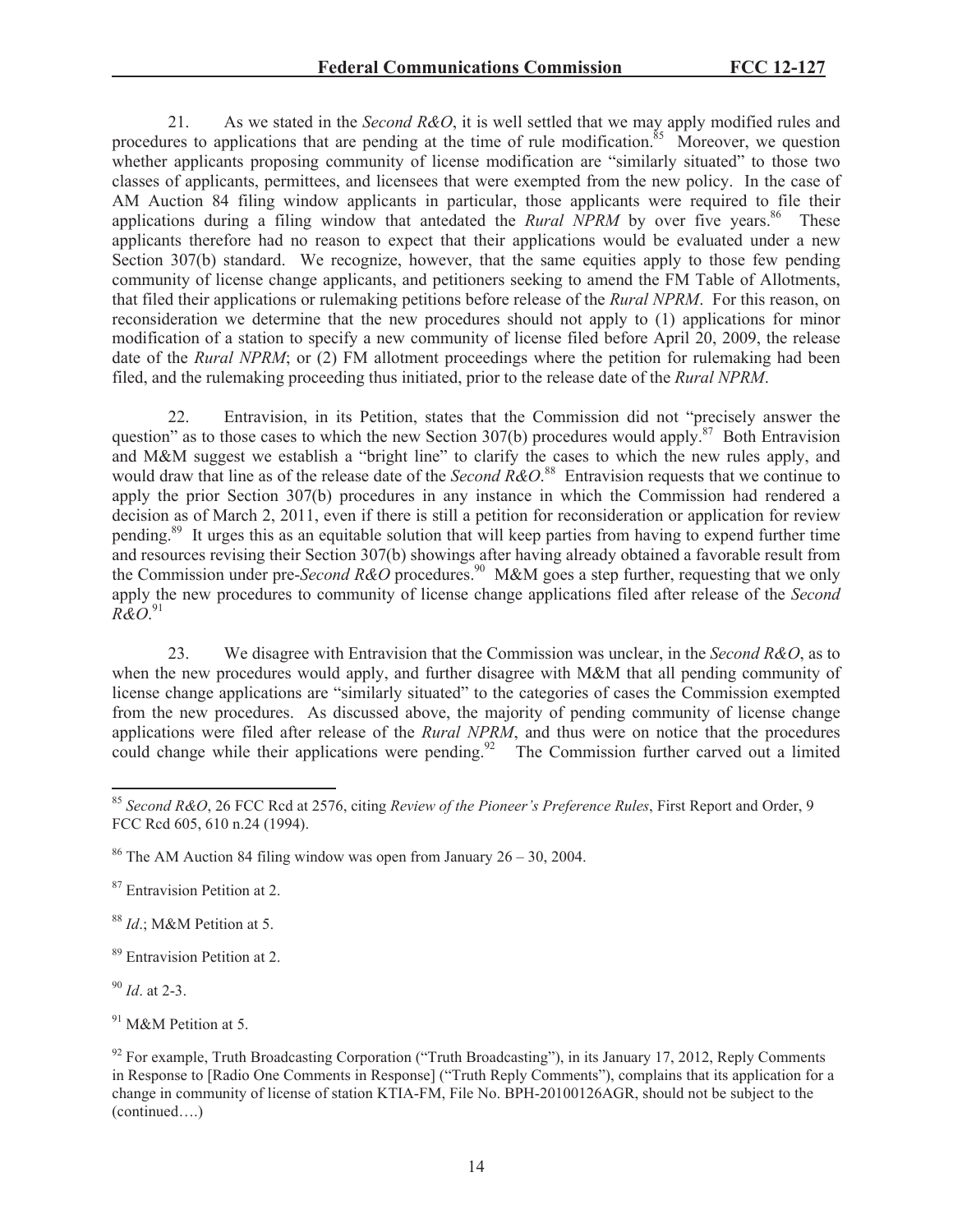exception to the new procedures in FM allotment and hybrid proceedings where licenses were modified or construction permits granted, based in part on the difficulty and expense of "unwinding" actions taken subsequent to, and in reliance upon, such license modifications or authorization grants.<sup>93</sup> To the extent that similar equities may exist in the case of certain pending community of license change applications – where, for example, the modification is contingent on a modification to another facility that cannot easily be undone due to subsequent actions by other licensees – we will entertain requests for waiver of the revised procedures on a case-by-case basis. We reject M&M's attempt to analogize those pending community of license change applications without such equities, however, and therefore reject M&M's request to apply the prior procedures to all such applications pending as of release of the *Second R&O*.

24. We are more persuaded, however, by Entravision's equitable argument. One can envision a situation in which, for example, two applications for change of community of license were granted on the same day, but one would become final under the pre-*Second R&O* procedures while the other would be subject to the new procedures merely because of a factor beyond the applicant's control, i.e., the filing of a petition for reconsideration or application for review of the application grant. There seems no principled reason to apply different procedures to such otherwise similarly situated applications, especially where, as Entravision notes, any applicant facing reconsideration or review would have to go to the additional expense of revising its (previously successful) Section 307(b) showing, above and beyond the expense of rebutting a reconsideration petition. We therefore, on reconsideration, revise our determination as to the application of the new procedures. In addition to those categories of applications and rulemaking proceedings listed in paragraph 21, above, and in the *Second R&O*,<sup> $\frac{5}{4}$ </sup> the revised Section 307(b) procedures shall not apply to any pending community of license change application or FM allotment proceeding in which a decision on the application, or allotment *Report and Order*, was released prior to March 3, 2011, the release date of the *Second R&O*. We therefore grant the Entravision Petition to the extent set forth herein, and deny the M&M Petition.

## **IV. ORDERING CLAUSES**

25. Accordingly, IT IS ORDERED, pursuant to the authority contained in Sections 1, 2, 4(i), 303, 307, and 309(j) of the Communications Act of 1934, 47 U.S.C. §§ 151, 152, 154(i), 303, 307, and 309(j), that this *Second Order on Reconsideration* IS ADOPTED.

(Continued from previous page)

<sup>93</sup> *Id*. at 2576.

new procedures because "it was filed with the FCC fourteen months prior to the Commission's adoption [of the *Second R&O*]." Truth Reply Comments at 2. However, its January 26, 2010, application was filed nine months after the *Rural NPRM* proposing the new procedures was released on April 20, 2009. Accordingly, the Media Bureau applied the new procedures to Truth Broadcasting's application, requesting further information to rebut the UASP. *James P. Riley, Esq*., Letter, 27 FCC Rcd 169 (MB 2012).

<sup>94</sup> *Second R&O*, 26 FCC Rcd at 2575-76.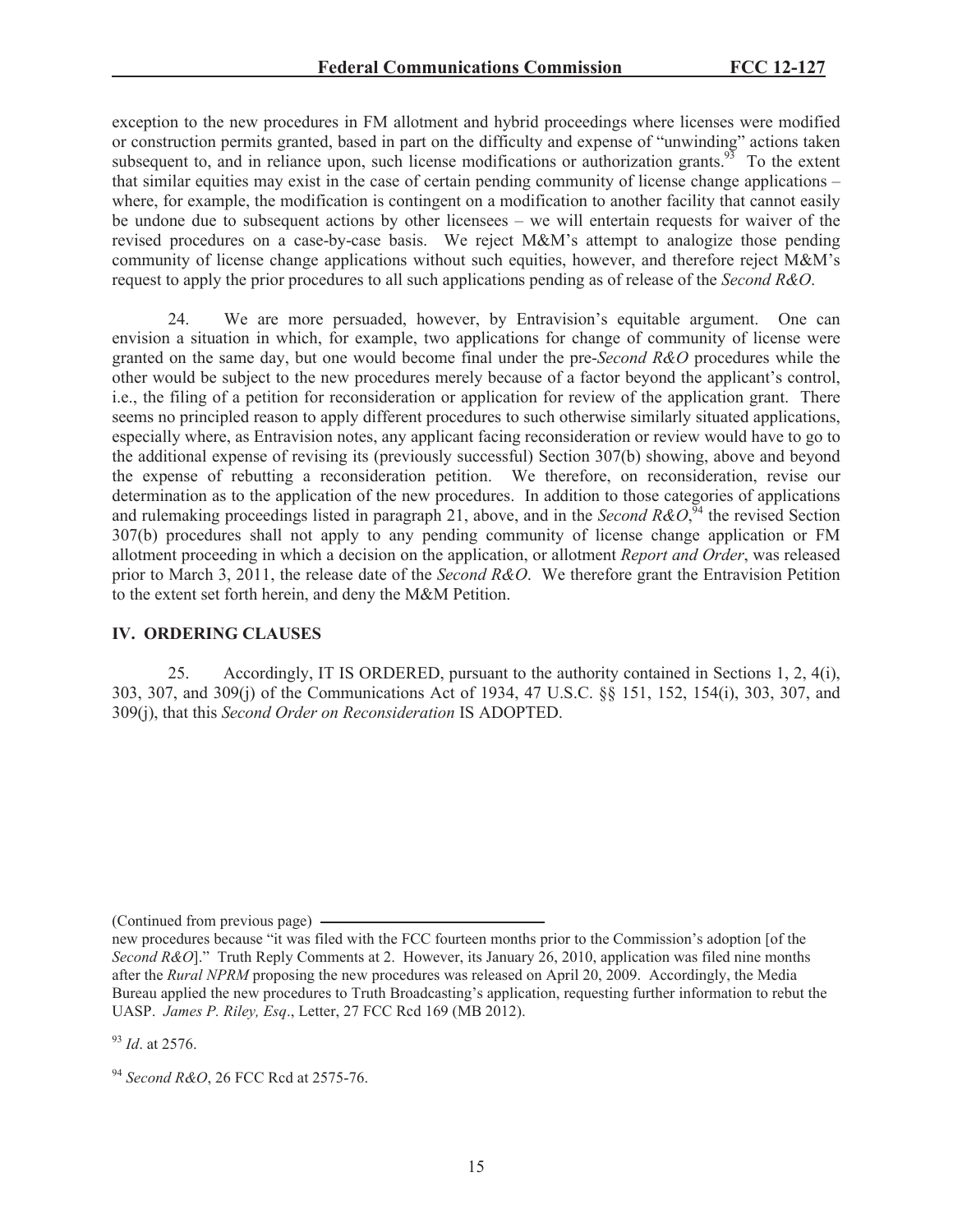26. IT IS FURTHER ORDERED that the Petition for Reconsideration & Comments Regarding the Following Matter, filed by Anthony V. Bono, Friendship Broadcasting, LLC; the Petition for Partial Reconsideration, filed by William B. Clay; the Petition for Partial Reconsideration, filed by M&M Broadcasters, Ltd.; and the Petition for Reconsideration, filed by Educational Media Foundation and the Kent Frandsen Radio Companies, ARE DENIED. IT IS FURTHER ORDERED that the Petition for Reconsideration and/or Clarification, filed by Entravision Communications Corporation; and the Petition for Partial Reconsideration, filed by Radio One, Inc., et al., ARE GRANTED IN PART AND DENIED IN PART.

### FEDERAL COMMUNICATIONS COMMISSION

Marlene H. Dortch Secretary